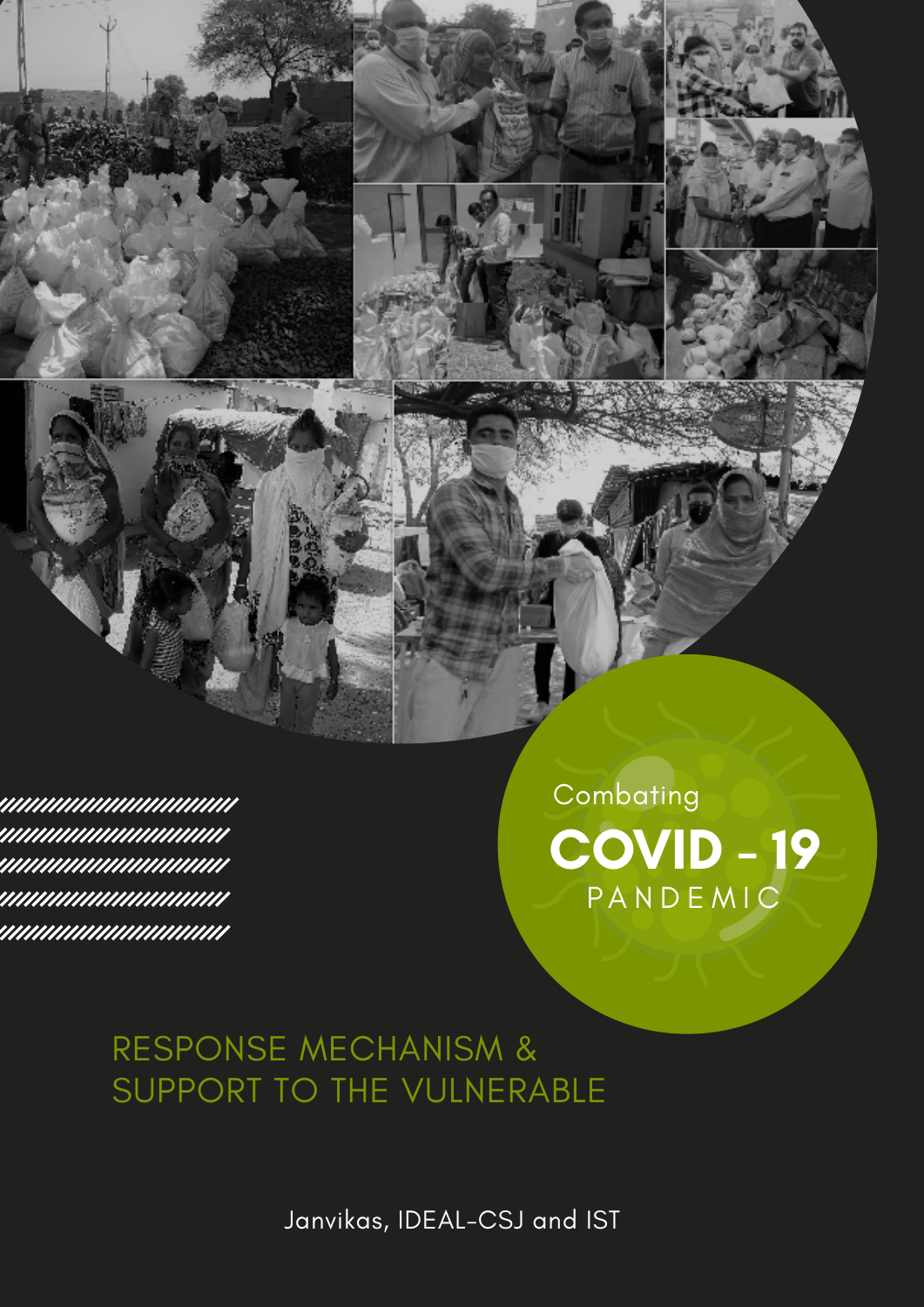

# About COVID - 19 & its impact on India :

Over the past few weeks the headline around the world has been dominated by the widespread outbreak of the corona virus. The number of confirmed coronavirus cases in India has been growing at a rate seen at the early stages in other countries where there was subsequently an exponential rise in infections in a matter of weeks. Worries are beginning to mount with the India's poor health infrastructure combined with high population density (and the associated difficulty in practising social distancing), cramped housing, no access to water, overburdened public health infrastructure and the prospect of transmission from younger people to elderly in joint families all stack the odds against effective containment. India also has a large floating population of migrant workers who have moved from villages to cities and across states for work, estimated to be about 120 million[1]. As on 20th April, 2020, according to the Ministry of Health & Family Welfare (MoHFW), a total of 18477 COVID-19 cases have been reported in 31 states / union territories. These include 2841 who have been cured, discharged or migrated and 480 deaths[2]. The tough measures taken by the government to limit the spread of the disease has unsettled the lives of millions of people of the country but millions of these daily wage labourers and migrants have been adversely affected. Today, they reel from one of the harshest upheavals of their lives : the lockdown impact. They face

hunger, disease, discrimination, poverty and complete uncertainty.

## Government of India's response at a glance :

The government announced support measure worth USD 23 billion (Rs 1.7 lakh crore) relief package under PM Garib Kalyan Yojana aimed at providing a safety net for those hit the hardest by the Covid-19 lockdown.

A host of steps under 'PM GARIB KALYAN YOJANA are :

• **For those on the Front line** RS.50 lakh medical insurance to cover doctors, paramedics and other medical staff.

#### • **For Food Security**

 Additional 5kg Wheat or rice per person for 3 months, 1 kg free dal per household for 3 months, Free LPG for Ujjwala beneficiaries for 3 months

• **For Cash in Hand** 

 Rs. 2000 to 87 million farmers under PM Kisan in 10 days, Increase in MGNREGS wages to Rs. 202 from Rs. 187, Rs. 500/month to 200 million women under Jan Dhan Yojana account holder for next 3 months, Ex-gratia of Rs. 1000 to poor senior citizens, widow and disabled, Rs. 20 lakh collateral-free loans to SHG women

#### **• For organised sector**

 Govt to contribute EPFs to cos with less than 100 workers- Contribution to both employee and employer, Non-refundable advance of 75%, or 3 month wages from PF account.

#### **• For Construction workers**

 States to use Rs.31k crore construction worker's welfare fund, States to use District Mineral Fund for medical activities.

[1] [https://www.trtworld.com/magazine/india-s-lockdown-is-proving-disastrous-for-millions-of-daily-wagers-34879](https://www.trtworld.com/magazine/india-s-lockdown-is-proving-disastrous-for-millions-of-daily-wagers-34879 )

[2]<https://www.mohfw.gov.in/> retrieved on 20thApril, 2020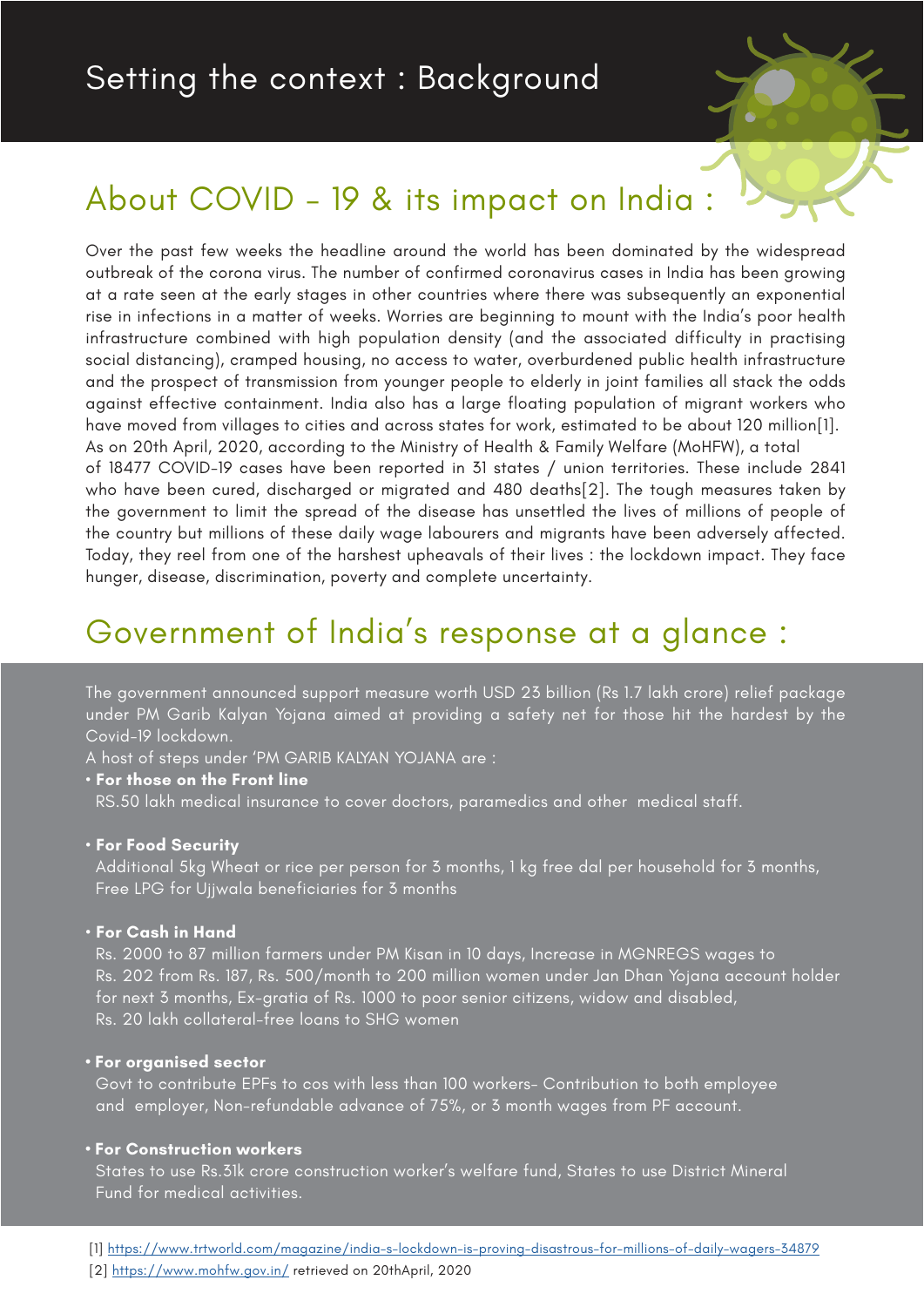

Janvikas[3] has been working since 1987 with marginalized and poor communities to build a just, democratic and secular society, by facilitating and creating change agents and leaders in these communities. Janvikas works in 11 districts of Gujarat and so far, has incubated 18 community based organizations, developed 1425 community leaders to reach out to the most vulnerable families.

Centre for Social Justice[4] (referred as CSJ herein thereafter) focuses on providing legal aid and services to the most vulnerable through its 14 law centres responding to 3000 cases/claims annually in the states of Gujarat, Madhya Pradesh, Jharkhand and Chhattisgarh.

Institute for Studies and Transformation[5] (referred as IST herein thereafter) has been working with a vision to bring sustainable changes in lives of marginalized communities by way of policy advocacy and range

of community empowerment programmes. IST works in 8 blocks located within 4 districts of Gujarat and 4 areas in Ahmedabad city.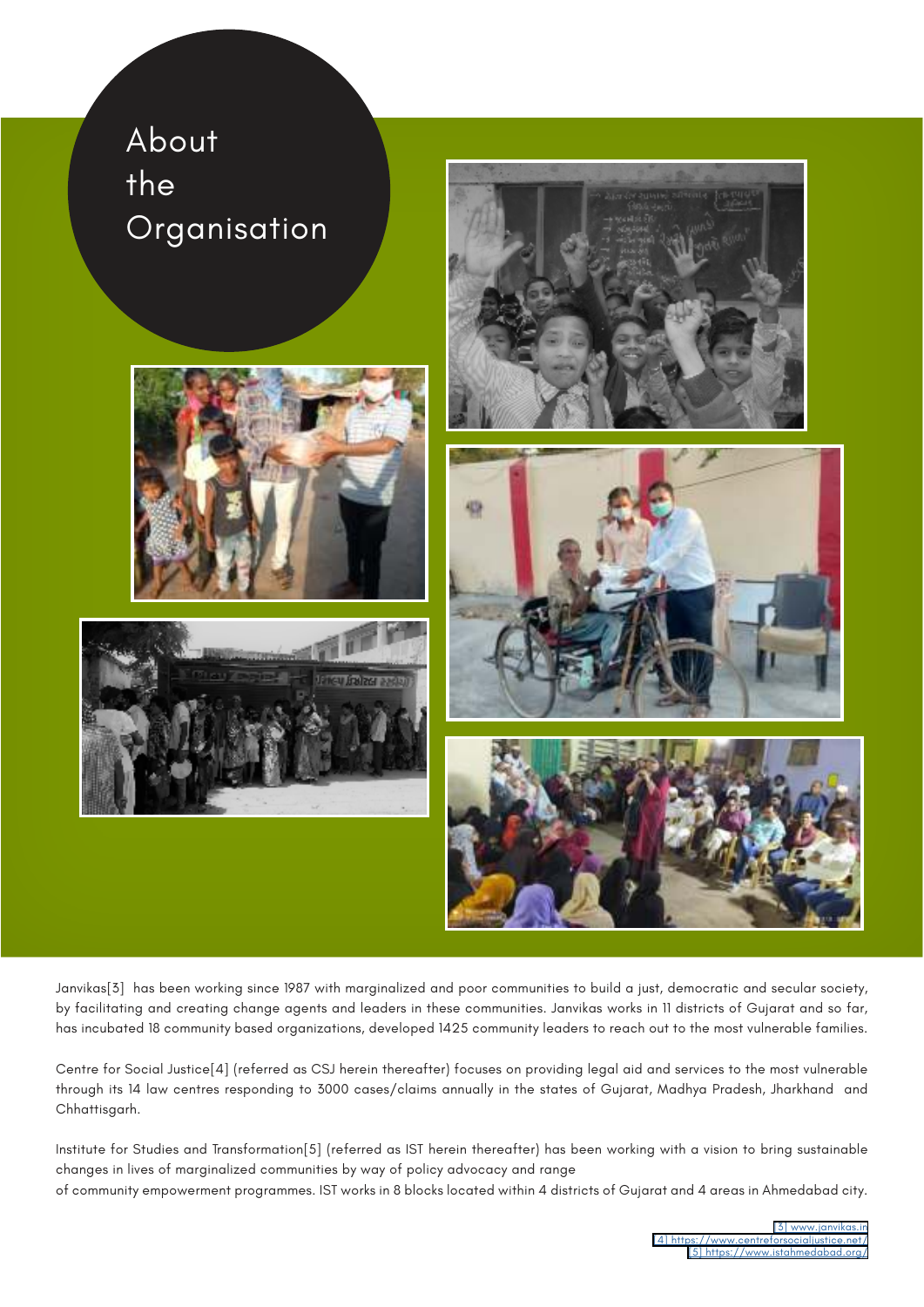Janvikas along with its associates started relief response work immediately after the lockdown was affected, primarily in states of Gujarat, Jharkhand, Chhattisgarh and Delhi



Figure 1<br>Map of Map of India showing<br>the spread/reach of the spread/reach organization's Covid relief work

### Impact of COVID in the states

Of the four states, our organization is working in, amidst Covid crisis, Delhi is the worst affected with over 2000 cases, following the state of Gujarat having over 1900 cases (as on 20th April 2020), which accounts to 10% of the total cases in the country, both in Delhi and Gujarat. The confirmed cases in Jharkhand and Chhattisgarh are 46 and 36 respectively, which are relatively less.

Gujarat and Delhi both has a large migrant population from other states, almost counting of 50%[6] of the workforce in cities, that are affected the most with livelihood and food insecurity. The migrants working here in the cities are largely a part of informal economy, which is an unorganized sector.

In Chhattisgarh and Jharkhand, owing to large migrating population, the most affected are the migrants who are adversely affected by two issues, one is food security / shelter and another related to transportation of these migrants family to reach their villages.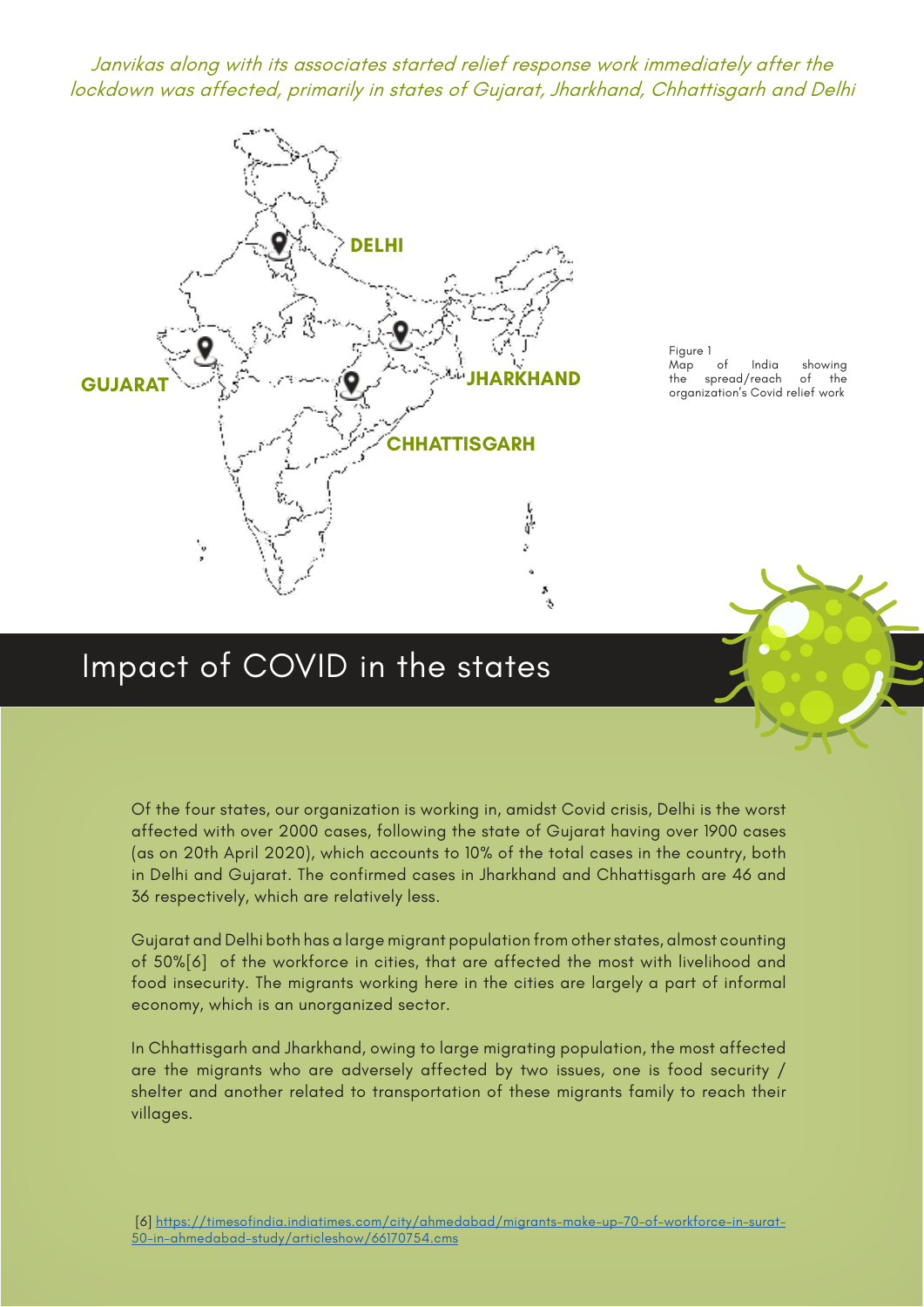## RESPONSE MECHANISM

While livelihood and life security is the larger arena for policy advocacy; food security, claiming the entitled labour legal rights and linking the entitlements from the government (centre or state) is something which our organization is working on ground, to address the vulnerabilities.

Below is our response mechanism at a glance:

### Kind of Responses **Activity Details** Impact

Relief (Food Supply : Dry Ration & Hygiene Kits)



A kit with wheat flour, rice, pulses, sugar, tea, spices, soaps, sanitary pads which could last during the lockdown period was prepared. These supplies were arranged with coordination of various like-minded CBOs and NGOs like Aatapi, Sahaj, Muslim Women Forum. The food supply was procured in bulk for Ahmedabad city whereas in other location it was procured locally and the kits prepared.

3060 kits distributed supported 15300 individuals in districts of Gujarat which includes Ahmedabad, Petlad, Khambhat, Himatnagar, Panchmahal, Kheda, Nakhatrana in Kutch, Jambusar,Vadodara as well as in Delhi.

Relief (Hot meals / Food Packets)



Food Packets prepared and distributed with the help of local donors and community engagement. Police as well as local community/ youth groups voluntarily contributed for the food packets to the needy.

5749 daily wagers reached out in Ahmedabad and surrounding areas of Ahmedabad.

Relief (Personal Protective Equipment -Safety gears for our waste warriors 'SafaiKaramcharis' )

'SafaiKaramcharis' provided with safety gears like masks, sanitizers etc along with ration kits to minimize containment of covid-19.

500 safai karamcharis equipped with Protective Equipment in Ahmedabad



Translation and reach of Entitlements -Awareness An exhaustive list of entitlements /circular that was announced by government of India for combating covid-19 is compiled in Hindi, Gujarati and English to serve as a ready reckoner by paralegal/volunteers. A toolkit for monitoring these entitlements has been prepared in Hindi, English and Gujarati.

This has helped the v o l u n t e e r s / p a r a legals to be equipped with information and processes to support affected people, which has reduced the panic and increased solidarity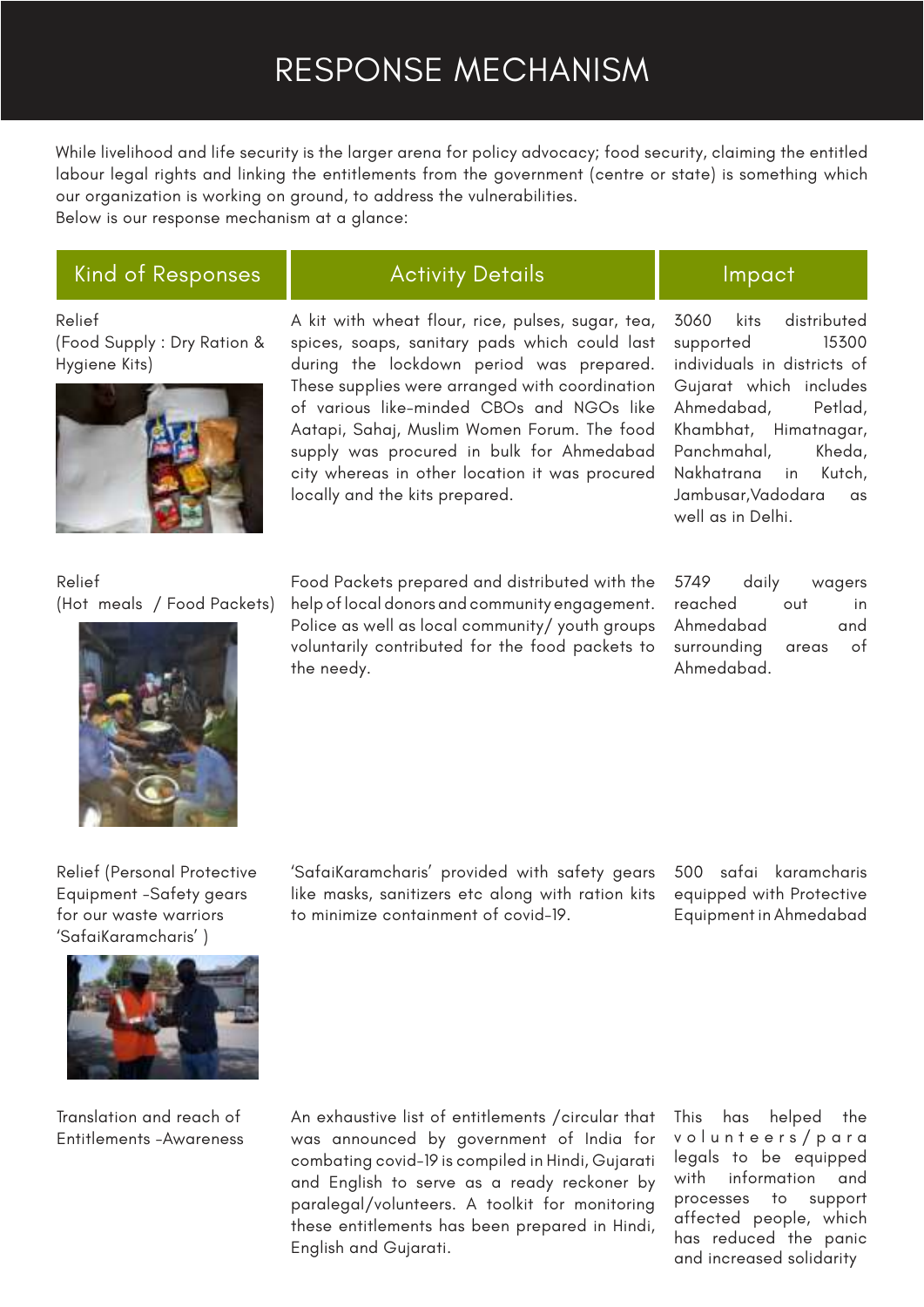| Technological Intervention -<br>Awareness       | Voice messages disseminated to community<br>entitlements<br>regarding<br>various<br>through<br>technological collaboration with Awaz-De.                                                                                                                                             | 10000<br>individuals<br>reached<br>20<br>through<br>voice messages.                                                                                                                                          |
|-------------------------------------------------|--------------------------------------------------------------------------------------------------------------------------------------------------------------------------------------------------------------------------------------------------------------------------------------|--------------------------------------------------------------------------------------------------------------------------------------------------------------------------------------------------------------|
| <b>Community Radio</b>                          | Supported local police for using sound recording<br>facility from our community radio 'Nazaria' for<br>broadcasting educational messages.                                                                                                                                            | 5 educational messages<br>broadcasted<br>in.<br>Ahmedabad city.                                                                                                                                              |
| Training & Capacity Building                    | An online training of the paralegal /volunteers<br>of IDEAL - CSJ as well as other organisations<br>have been organised to build their capacities<br>to support the community on accessing the<br>schemes / entitlements.                                                            | 300<br>paralegals<br>volunteers trained.                                                                                                                                                                     |
| <b>Legal Services Support</b>                   | Disaster victim legal services scheme activated<br>for rather creating evidence for future advocacy<br>for its future functionality. Efforts have also<br>been undertaken to identify people eligible<br>for various entitlements and removing systemic<br>blocks in implementation. | 1342 victims supported<br>through DLSA.<br>than<br>5490<br>More<br>victims<br>supported<br>related<br>on issues<br>to t<br>relief<br>immediate<br><sub>of</sub><br>food supply, shelter and<br>compensation. |
| Government Engagement                           | Activated the Public Distribution System-PDS,<br>Mid-day Meal and ICDS system through state,<br>city and local government engagement.<br>Advocacy avenues were explored at top level<br>with Secretariats, Civil Supply, police for curfew<br>passes for movement etc.               | Activation<br>of<br>these<br>essential services<br>has<br>helped people to avail<br>essential commodities.                                                                                                   |
| <b>Support to Migrants</b>                      | Tracking migrants through our volunteer teams 1966 migrants supported.<br>based in our area of operation.                                                                                                                                                                            |                                                                                                                                                                                                              |
| Collaboration with<br>organizations and funders | Partnership explored with other like-minded<br>organisation to meet food supply needs of<br>around 10,000 families with ration kits who have<br>lost livelihoods.                                                                                                                    | This has helped increased<br>our network and reach,<br>thereby widening our<br>response work to more<br>people in crisis.                                                                                    |
|                                                 | Donors like Omidyar, Oxfam, APPI,<br><b>HCL</b><br>Foundation, Give India, individual donors<br>and<br>US foundation explored.                                                                                                                                                       | contributions<br>Generous<br>received from Omidyar,<br>Oxfam, APPI, Give India<br>and individuals.                                                                                                           |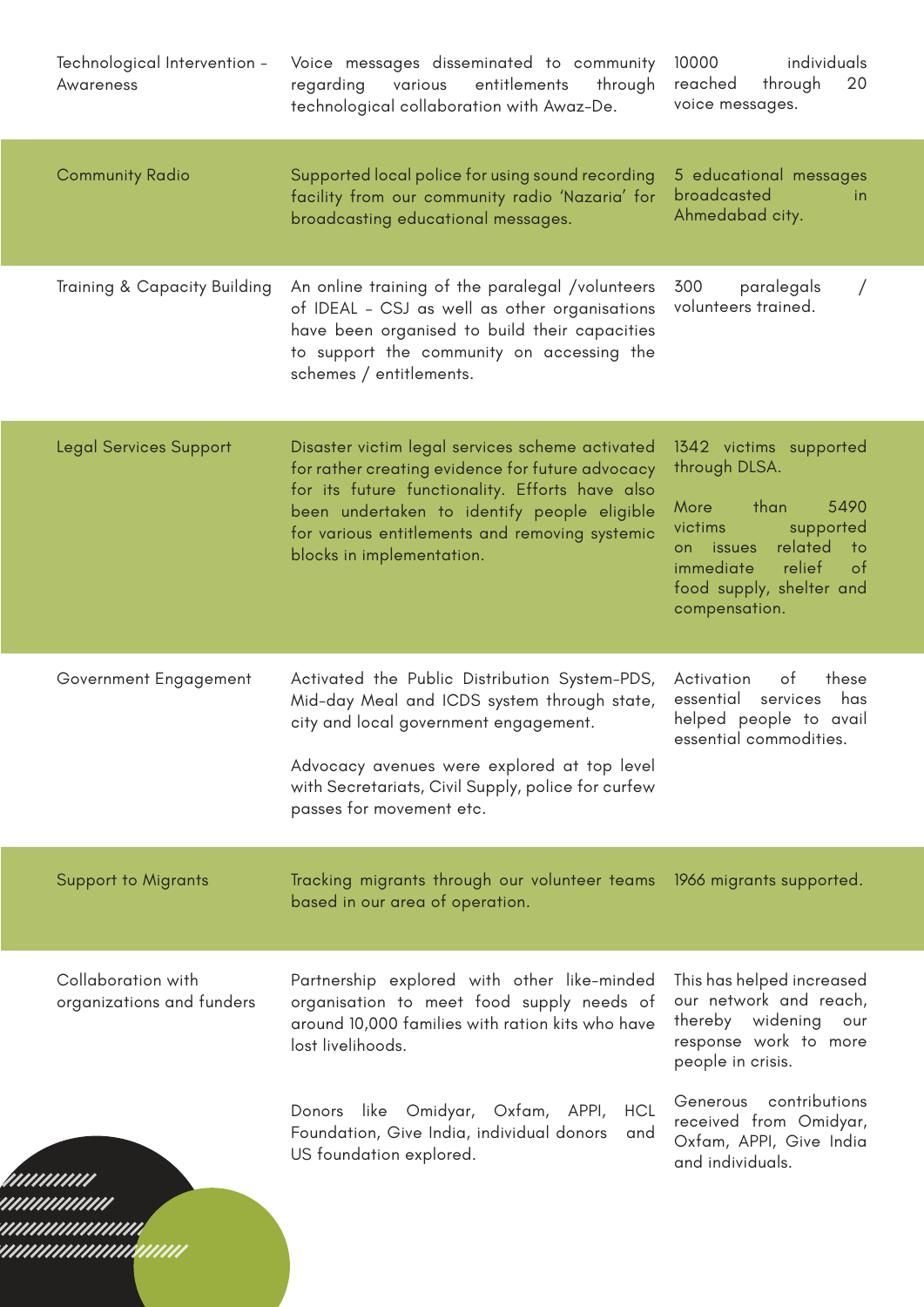# PRINCIPLES : Accountability and transparency

Transparency and Modesty is one of our guiding principle. Janvikas along its associates – CSJ and IST have pursued accountability and transparency with great rigour during the relief efforts to combat covid crisis. Glimpses of it can be viewed as stated below :

| <b>Activity</b>                                                                                                                                                                                                                                                                                                                                                                                                                                                                                                                                   | Procedure / Means of Verification                                                                                                                                                                                                                                                                                        |
|---------------------------------------------------------------------------------------------------------------------------------------------------------------------------------------------------------------------------------------------------------------------------------------------------------------------------------------------------------------------------------------------------------------------------------------------------------------------------------------------------------------------------------------------------|--------------------------------------------------------------------------------------------------------------------------------------------------------------------------------------------------------------------------------------------------------------------------------------------------------------------------|
| Random need assessment was conducted through<br>situational analysis in Ahmedabad city by dividing into<br>four zones based on vulnerability criteria[7] focusing on<br>daily wage earners with no livelihood and urban poor.<br>These were conducted with the help of programme<br>and community leaders. A list prepared which consists<br>of slum dwellers / households according to the<br>vulnerability criteria. Similar analysis was conducted in<br>areas of Khambhat, Petlad, Kheda, Panchmahal, Kutch,<br>Vadodara, Jambusar and Delhi. | List prepared of households identified in state<br>of Gujarat in areas like Ahmedabad, Khambhat,<br>Petlad, Kheda, Panchmahal, Vadodara, Jambusar,<br>Kutch and in Delhi. The data stored in google forms<br>for easy access and reference. List submitted and<br>maintained by responsible person of Janvikas /<br>IST. |
| Listing for Ration kit / Hygiene distribution                                                                                                                                                                                                                                                                                                                                                                                                                                                                                                     | Mobile number as well as signature of receiver of<br>the ration kit captured during distribution of relief<br>kits. Random verification of 10% of beneficiaries<br>through phone calls.                                                                                                                                  |
| Procurement of Ration and Hygiene kits                                                                                                                                                                                                                                                                                                                                                                                                                                                                                                            | Procurement procedure duly approved by meta<br>governance.                                                                                                                                                                                                                                                               |
| Payment to vendors for procuring relief kits                                                                                                                                                                                                                                                                                                                                                                                                                                                                                                      | Authorisation of payment to vendors through<br>proper approval channel and made by finance<br>team.                                                                                                                                                                                                                      |
| Reports of relief measures undertaken                                                                                                                                                                                                                                                                                                                                                                                                                                                                                                             | Available on website<br>http://janvikas.in/resources/                                                                                                                                                                                                                                                                    |

# Summary of impact / number of beneficiaries

| <b>Relief Activity</b>                                       | No. of individuals benifitted                                                                                                                                                 | <b>State/City/District</b>             |
|--------------------------------------------------------------|-------------------------------------------------------------------------------------------------------------------------------------------------------------------------------|----------------------------------------|
| Immediate relief work (food,<br>ration kits and safety kits) | 23549                                                                                                                                                                         | Gujarat and Delhi                      |
| DLSA support                                                 | 1342                                                                                                                                                                          | Chhattisgarh, Jharkhand and<br>Gujarat |
| Information dissemination                                    | 5 messages broadcasted through community Ahmedabad city<br>radio. Zone - 5 area of Ahmedabad covered<br>through auto rickshaw / car campaign in<br>collaboration with police. |                                        |

[7] Vulnerability criteria: This criterion takes into consideration the poor and migrant worker. It also includes the daily wage earners, self-employed vendors, domestic workers, construction workers, farm labourers and all other workers of unorganised sector who are struggling to survive.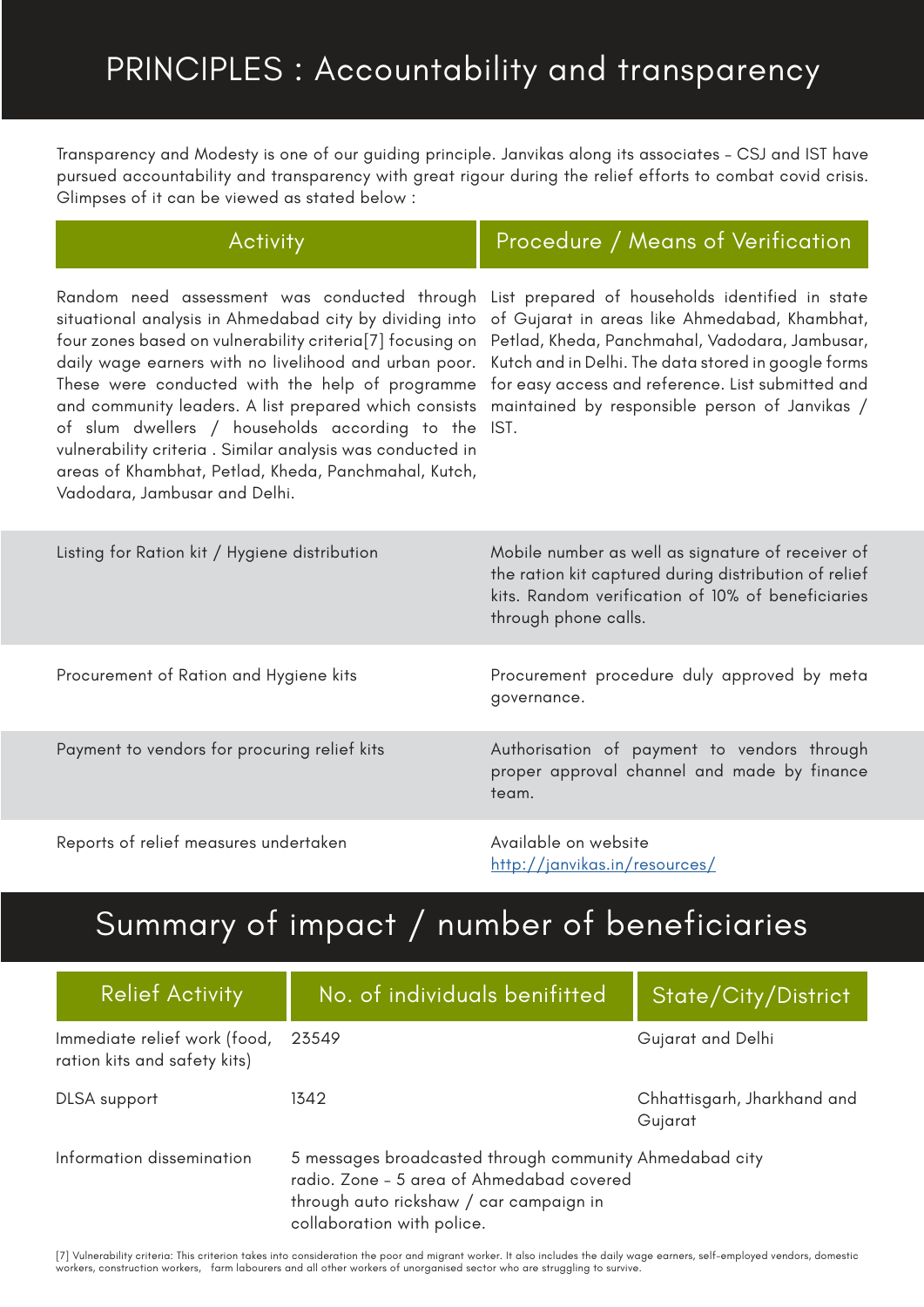| Facilitating migrants in crisis | 1966                                                                                                                                          | Chhattisgarh, Jharkhand,<br>Gujarat |
|---------------------------------|-----------------------------------------------------------------------------------------------------------------------------------------------|-------------------------------------|
| Technological intervention      | 10000                                                                                                                                         | Chhattisgarh, Jharkhand,<br>Gujarat |
| <b>Capacity Building</b>        | 300                                                                                                                                           | Chhattisgarh, Jharkhand,<br>Gujarat |
| Government advocacy             | 139 cases/claims appeals (Related to Food Chhattisgarh, Jharkhand,<br>Security, Migrants, Safety Gears, Labour<br>compensation, Fisher folks) | Gujarat                             |

## CASE STUDY

#### **Case study 1 : Activating District Legal Service Authority(DLSA) to implement Disaster Management Scheme.**

The national lockdown has affected the migrant workers adversely. One such case is of 40 migrant workers form Kabirdham, Chattisgarh who were stranded and identified in Vadodara by CSJ through a facebook post. CSJ contacted the local organisation who got in touch with the corporator to provide them with food. Nodal Officer in Chattisgarh was contacted by CSJ and ensured that he follows it up with the State Legal Services Authority Member Secretary for action. CSJ also followed up with the Secretary in this case. Subsequently, he issues instruction to all DLSAs to implement the Disaster Management Schemes thus activating the DLSA.



#### **Case study 2 : Workers get their salaries through appeal**

Syntexcompany has its operation in its coastal taluka of Rajula in Amreli district, Gujarat. Almost 3000 workers who worked were not paid their wages. These workers contacted the CSJ's Amreli office for intervention. A representation was made to the collector. This issue also received media attention. The HR Manager of Syntex informed CSJ representatives that they did not have money to pay for the wages of these workers. Since this news being widely circulated by media reached an official at British High Commission office who influenced local officials to take up issue of industrial labour. Now, 40% of their salaries released. Efforts continue to release the remaining amount.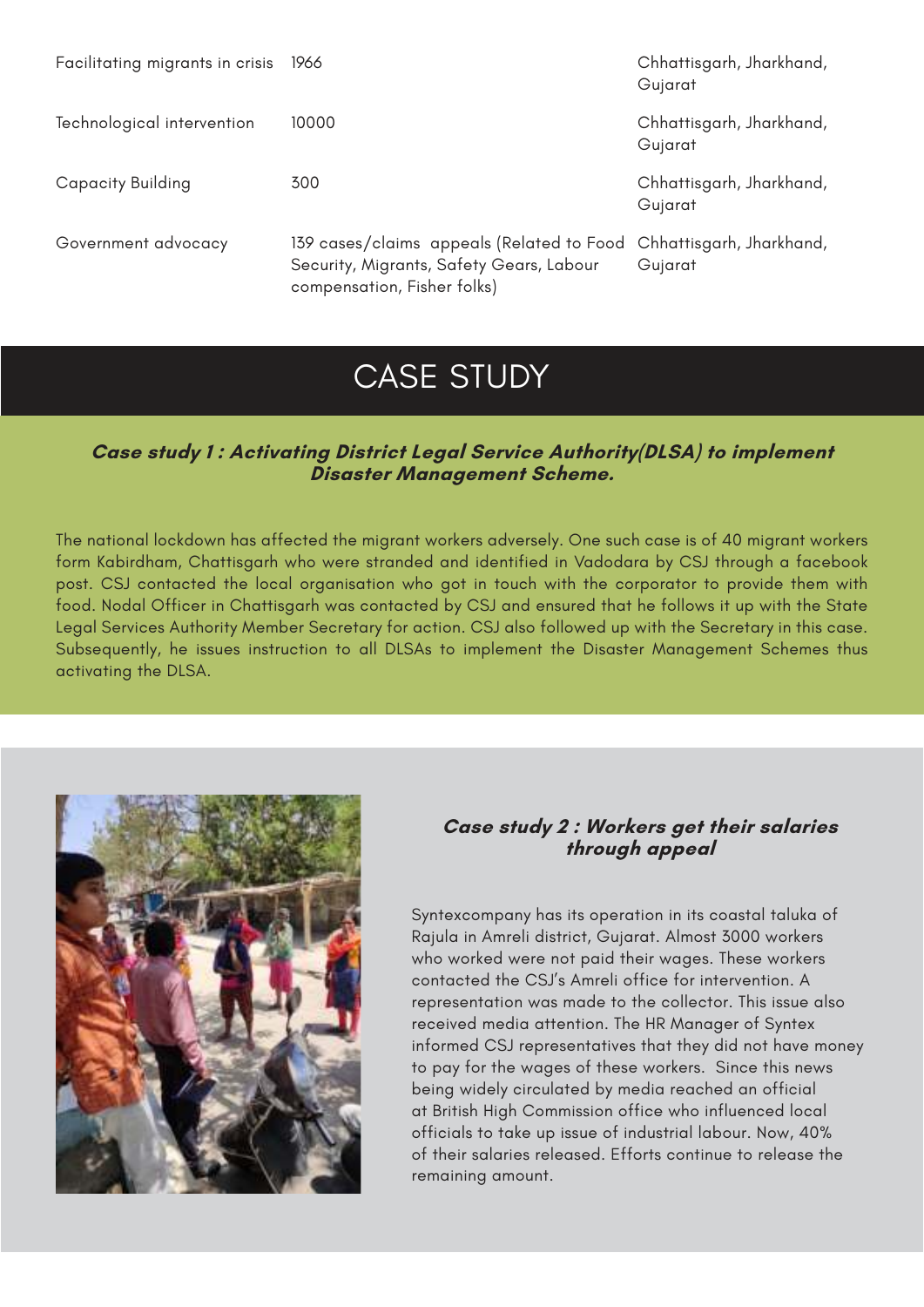# Challenges faced by our ground leaders during relief operations

**•** The nationwide lockdown has imposed restrictions on movement to undertake relief activities by volunteers restricting their mobility. Our advocacy efforts with the government have helped the staff/volunteers to avail passes to continue relief activity.

**•** Covid-19 being highly contagious, all the volunteers were sensitized on preventive measure by giving protective gears as well as maintaining social distancing to protect themselves as well as community from local transmission

### What more needs to be done - Lockdown 2.0

The poor and marginal people i.e. daily wage earners, labourers, homebased self employed or small scale businesses, are the most vulnerable as well as impacted in any policy shifts and crisis. The impact primarily consist of financial, livelihood and life security. Covid is definitely one such crisis and has the same effect, which will be extended even post lockdown in lot of people's lives. Our organization being inclined to the sustainable approach for larger good of the vulnerable communities, have envisioned the activities and programs which will help manoeuvre their lives through the Covid crisis. The envisioned actions and measures are as stated below:

#### Activities envisaged and Desired Impact

**Self managed Dignity Community Kitchen** started operations in zone -5 of Ahmedabad city covering areas like Gomtipur and Saraspur which has high influx of migrant population. This kitchen aims to feed migrant workers with hygienic meals two times a day. The uniqueness of this kitchen is that it will be managed by local committee and the meals will be prepared by beneficiary themselves and will be available for a token amount of Rupee 1 as contribution to local committee. This will safeguard their dignity and hunger.

#### **Strengthening and facilitating entitlements:**

Online capacity building of Paralegal and other community leaders to be built to continue in their efforts to facilitate entitlements to government support schemes: Community Based Organizations (CBOs) and Community Leaders will facilitate access to the schemes announced under PM Garib Kalyan Yojna.

4500 migrant workers served two meals a day till 3rd May to survive the lockdown.

800 paralegal and community volunteer of other organisations/CBOs capacities enhanced on facilitating access to entitlement.